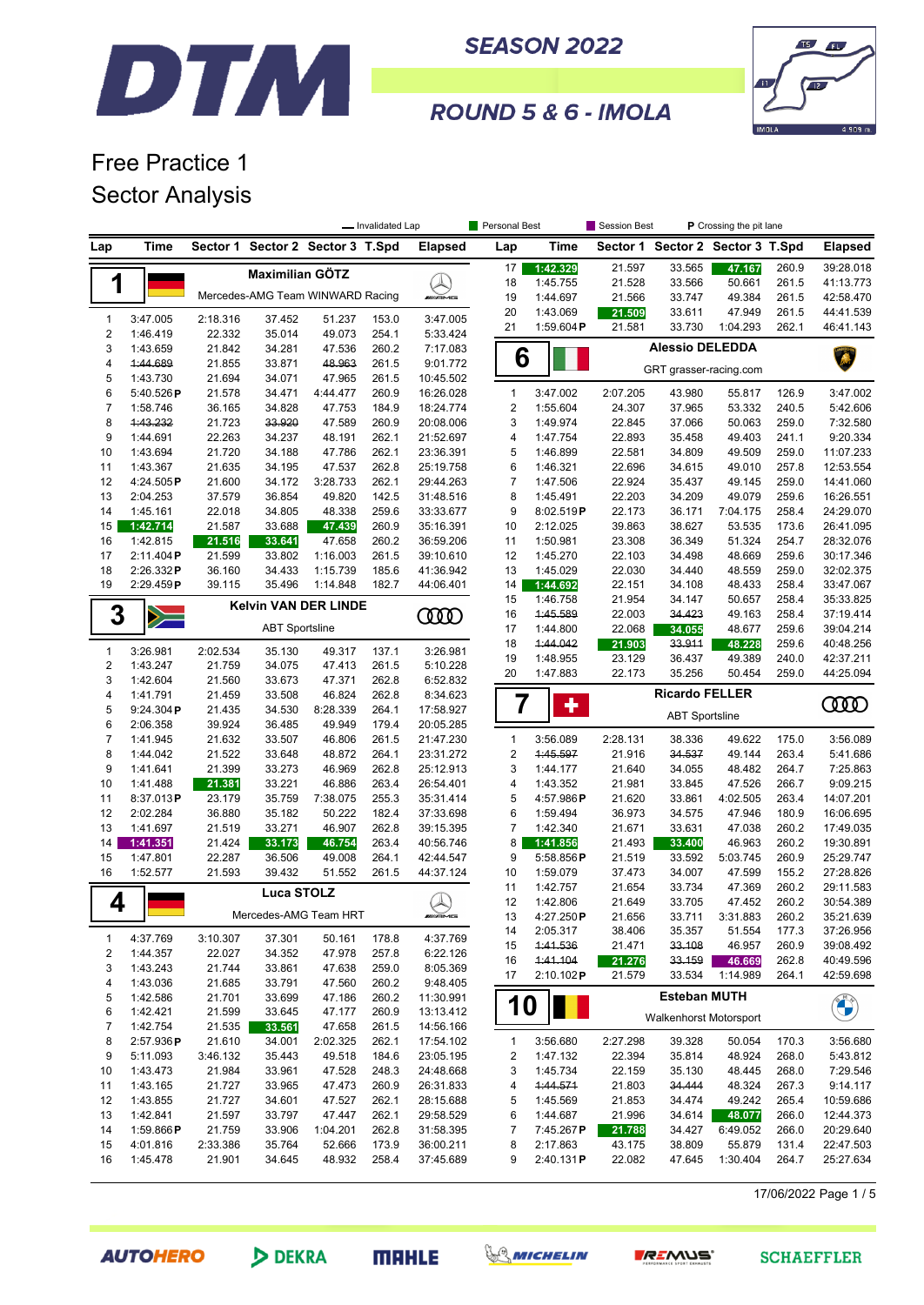



ROUND 5 & 6 - IMOLA

# Free Practice 1 Sector Analysis

|                  |             |          |                                    |           | - Invalidated Lap |                    | Personal Best  |           | Session Best |                                  | P Crossing the pit lane |       |                      |  |
|------------------|-------------|----------|------------------------------------|-----------|-------------------|--------------------|----------------|-----------|--------------|----------------------------------|-------------------------|-------|----------------------|--|
| Lap              | <b>Time</b> |          | Sector 1 Sector 2 Sector 3 T.Spd   |           |                   | <b>Elapsed</b>     | Lap            | Time      |              | Sector 1 Sector 2 Sector 3 T.Spd |                         |       | <b>Elapsed</b>       |  |
| 10               | 2:09.621    | 41.413   | 37.660                             | 50.548    | 148.1             | 27:37.255          | 9              | 1:44.382  | 21.842       | 34.498                           | 48.042                  | 262.8 | 26:05.511            |  |
| 11               | 1:47.639    | 23.091   | 35.331                             | 49.217    | 261.5             | 29:24.894          | 10             | 1:46.029  | 22.963       | 34.742                           | 48.324                  | 251.2 | 27:51.540            |  |
| 12               | 1:45.620    | 22.449   | 34.688                             | 48.483    | 265.4             | 31:10.514          | 11             | 1:44.550  | 21.951       | 34.586                           | 48.013                  | 260.9 | 29:36.090            |  |
| 13               | 5:17.756P   | 22.044   | 34.698                             | 4:21.014  | 265.4             | 36:28.270          | 12             | 1:44.014  | 21.877       | 34.309                           | 47.828                  | 261.5 | 31:20.104            |  |
| 14               | 2:06.720    | 40.014   | 38.130                             | 48.576    | 138.8             | 38:34.990          | 13             | 2:13.584P | 21.925       | 34.274                           | 1:17.385                | 260.9 | 33:33.688            |  |
| 15               | 1:44.560    | 22.079   | 34.364                             | 48.117    | 267.3             | 40:19.550          | 14             | 2:29.437  | 43.044       | 45.024                           | 1:01.369                | 118.9 | 36:03.125            |  |
| 16               | 1:44.471    | 21.948   | 34.221                             | 48.302    | 266.0             | 42:04.021          | 15             | 1:44.613  | 22.009       | 34.842                           | 47.762                  | 257.8 | 37:47.738            |  |
| 17               | 1:44.350    | 21.930   | 34.256                             | 48.164    | 265.4             | 43:48.371          | 16             | 1:43.260  | 21.790       | 33.751                           | 47.719                  | 262.1 | 39:30.998            |  |
| 18               | 1:44.934    | 21.962   | 34.375                             | 48.597    | 265.4             | 45:33.305          | 17             | 2:17.950P | 21.809       | 37.300                           | 1:18.841                | 262.8 | 41:48.948            |  |
| 1                | 1           |          | <b>Marco WITTMANN</b>              |           |                   | <b>CALCIO</b>      | 19             |           |              | <b>Rolf INEICHEN</b>             |                         |       | Â                    |  |
|                  |             |          | Walkenhorst Motorsport             |           |                   |                    |                | ╋         |              | <b>GRT</b>                       |                         |       |                      |  |
| $\mathbf{1}$     | 4:32.647P   | 2:31.205 | 40.199                             | 1:21.243  | 172.5             | 4:32.647           | $\mathbf{1}$   | 4:43.889  | 3:13.106     | 38.980                           | 51.803                  | 149.8 | 4:43.889             |  |
| $\boldsymbol{2}$ | 2:02.838    | 37.383   | 36.269                             | 49.186    | 183.7             | 6:35.485           | $\sqrt{2}$     | 1:49.466  | 23.287       | 36.103                           | 50.076                  | 258.4 | 6:33.355             |  |
| 3                | 1:44.647    | 22.148   | 34.500                             | 47.999    | 267.3             | 8:20.132           | 3              | 1:46.114  | 22.376       | 35.056                           | 48.682                  | 259.6 | 8:19.469             |  |
| $\overline{4}$   | 1:43.734    | 21.720   | 34.516                             | 47.498    | 269.3             | 10:03.866          | 4              | 1:46.157  | 22.201       | 35.553                           | 48.403                  | 263.4 | 10:05.626            |  |
| 5                | 1:44.476    | 21.479   | 34.566                             | 48.431    | 269.3             | 11:48.342          | 5              | 1:44.400  | 21.970       | 34.331                           | 48.099                  | 262.1 | 11:50.026            |  |
| 6                | 1:45.657    | 21.617   | 35.142                             | 48.898    | 270.7             | 13:33.999          | 6              | 7:40.260P | 25.664       | 43.838                           | 6:30.758                | 235.8 | 19:30.286            |  |
| 7                | 1:42.993    | 21.566   | 33.967                             | 47.460    | 269.3             | 15:16.992          | 7              | 2:05.724  | 38.854       | 35.974                           | 50.896                  | 173.9 | 21:36.010            |  |
| 8                | 1:43.620    | 21.512   | 34.228                             | 47.880    | 270.0             | 17:00.612          | 8              | 1:48.898  | 22.210       | 35.025                           | 51.663                  | 259.6 | 23:24.908            |  |
| 9                | 1:43.341    | 21.630   | 34.029                             | 47.682    | 268.0             | 18:43.953          | 9              | 1:44.487  | 21.903       | 34.178                           | 48.406                  | 262.8 | 25:09.395            |  |
| 10               | 1:43.337    | 21.589   | 34.173                             | 47.575    | 268.0             | 20:27.290          | 10             | 1:43.955  | 21.855       | 34.151                           | 47.949                  | 262.1 | 26:53.350            |  |
| 11               | 13:31.066P  | 21.793   | 35.012                             | $\ddotsc$ | 269.3             | 33:58.356          | 11             | 1:45.099  | 21.979       | 35.102                           | 48.018                  | 261.5 | 28:38.449            |  |
| 12               | 2:12.351    | 38.949   | 35.943                             | 57.459    | 174.5             | 36:10.707          | 12             | 1:43.398  | 21.745       | 33.881                           | 47.772                  | 262.1 | 30:21.847            |  |
| 13               | 1:44.209    | 21.833   | 34.347                             | 48.029    | 266.0             | 37:54.916          | 13             | 1:42.982  | 21.582       | 33.930                           | 47.470                  | 262.1 | 32:04.829            |  |
| 14               | 1:43.309    | 21.757   | 34.171                             | 47.381    | 268.7             | 39:38.225          | 14             | 1:44.216  | 21.715       | 34.004                           | 48.497                  | 262.1 | 33:49.045            |  |
|                  |             |          | <b>Dev GORE</b>                    |           |                   |                    | 15             | 1:43.997  | 21.848       | 33.964                           | 48.185                  | 260.9 | 35:33.042            |  |
| 12               |             |          |                                    |           |                   | <b>COOD</b>        | 16             | 1:43.370  | 21.738       | 33.863                           | 47.769                  | 260.9 | 37:16.412            |  |
|                  |             |          | <b>Team Rosberg</b>                |           |                   |                    | 17             | 1:42.854  | 21.596       | 33.553                           | 47.705                  | 261.5 | 38:59.266            |  |
| $\mathbf{1}$     | 5:45.622    | 4:18.075 | 38.006                             | 49.541    | 175.9             | 5:45.622           | 18             | 1:43.544  | 21.624       | 34.255                           | 47.665                  | 262.1 | 40:42.810            |  |
| $\sqrt{2}$       | 4:47.054    | 22.757   | 35.373                             | 48.924    | 262.8             | 7:32.676           | 19             | 1:43.231  | 21.586       | 33.818                           | 47.827                  | 261.5 | 42:26.041            |  |
| 3                | 4:45.324    | 22.254   | 34.795                             | 48.275    | 268.0             | 9:18.000           | 20             | 1:43.536  | 21.741       | 33.966                           | 47.829                  | 260.9 | 44:09.577            |  |
| $\overline{4}$   | 2:12.975P   | 22.017   | 34.638                             | 1:16.320  | 263.4             | 11:30.975          | 21             | 4:43.950  | 21.805       | 34.194                           | 47.951                  | 260.9 | 45:53.527            |  |
| 5                | 2:03.514    | 37.675   | 36.798                             | 49.041    | 180.9             | 13:34.489          |                |           |              | <b>Lucas AUER</b>                |                         |       |                      |  |
| 6                | 1:44.089    | 21.995   | 34.436                             | 47.658    | 264.7             | 15:18.578          | 22             |           |              |                                  |                         |       | $\blacktriangle$     |  |
| $\overline{7}$   | 1:43.721    | 21.829   | 34.092                             | 47.800    | 265.4             | 17:02.299          |                |           |              | Mercedes-AMG Team WINWARD        |                         |       | <b><i>MIT</i>ANE</b> |  |
| 8                | 2:13.661    | 49.302   | 35.666                             | 48.693    | 264.7             | 19:15.960          | $\mathbf{1}$   | 3:49.159  | 2:20.599     | 37.095                           | 51.465                  | 167.7 | 3:49.159             |  |
| 9                | 1:44.488    | 22.105   | 34.522                             | 47.861    | 261.5             | 21:00.448          | $\overline{c}$ | 1:47.647  | 22.487       | 35.864                           | 49.296                  | 261.5 | 5:36.806             |  |
| 10               | 1:43.886    | 21.966   | 34.239                             | 47.681    | 263.4             | 22:44.334          | 3              | 1:43.659  | 21.891       | 34.136                           | 47.632                  | 261.5 | 7:20.465             |  |
| 11               | 4:44.098    | 22.044   | 34.376                             | 47.678    | 264.1             | 24:28.432          | 4              | 7:18.708P | 22.366       | 34.785                           | 6:21.557                | 257.1 | 14:39.173            |  |
| 12               | 1:43.620    | 21.787   | 34.298                             | 47.535    | 264.1             | 26:12.052          | 5              | 2:05.995  | 39.080       | 36.249                           | 50.666                  | 182.1 | 16:45.168            |  |
| 13               | 1:45.734    | 23.267   | 34.598                             | 47.869    | 255.3             | 27:57.786          | 6              | 1:43.873  | 21.982       | 34.274                           | 47.617                  | 259.0 | 18:29.041            |  |
| 14               | 1:43.856    | 21.836   | 34.090                             | 47.930    | 266.0             | 29:41.642          | $\overline{7}$ | 1:43.329  | 21.699       | 34.047                           | 47.583                  | 260.9 | 20:12.370            |  |
| 15               | 1:45.110    | 22.559   | 34.695                             | 47.856    | 266.7             | 31:26.752          | 8              | 1:46.795  | 21.914       | 35.665                           | 49.216                  | 261.5 | 21:59.165            |  |
| 16               | 1:44.079    | 21.720   | 34.393                             | 47.966    | 265.4             | 33:10.831          | 9              | 1:43.454  | 21.766       | 34.154                           | 47.534                  | 260.9 | 23:42.619            |  |
| 17               | 1:44.661    | 22.004   | 34.340                             | 48.317    | 262.8             | 34:55.492          | 10             | 8:42.695P | 21.821       | 34.220                           | 7:46.654                | 262.1 | 32:25.314            |  |
| 18               | 2:52.091P   | 22.110   | 36.196                             | 1:53.785  | 262.1             | 37:47.583          | 11             | 2:02.166  | 37.558       | 35.413                           | 49.195                  | 179.7 | 34:27.480            |  |
| 19               | 2:08.387    | 38.110   | 35.771                             | 54.506    | 180.9             | 39:55.970          | 12             | 1:48.448  | 22.159       | 34.326                           | 51.963                  | 254.7 | 36:15.928            |  |
| 20               | 1:45.772    | 22.469   | 34.976                             | 48.327    | 262.1             | 41:41.742          | 13             | 1:49.745  | 21.690       | 33.995                           | 54.060                  | 261.5 | 38:05.673            |  |
|                  |             |          |                                    |           |                   |                    | 14             | 4:44.768  | 21.664       | 34.366                           | 48.738                  | 262.8 | 39:50.441            |  |
| 18               |             |          | <b>Maximilian BUHK</b>             |           |                   |                    | 15             | 1:43.345  | 21.858       | 33.983                           | 47.504                  | 262.8 | 41:33.786            |  |
|                  |             |          | Mercedes-AMG Team Mücke Motorsport |           |                   | <b><i>INNE</i></b> | 16             | 1:43.167  | 21.707       | 33.765                           | 47.695                  | 261.5 | 43:16.953            |  |
|                  |             |          |                                    |           |                   |                    | 17             | 1:43.331  | 21.678       | 33.877                           | 47.776                  | 260.9 | 45:00.284            |  |
| $\mathbf{1}$     | 2:45.274    | 51.878   | 48.555                             | 1:04.841  | 118.7             | 2:45.274           |                |           |              |                                  |                         |       |                      |  |
| 2                | 2:14.183    | 30.837   | 44.340                             | 59.006    | 159.3             | 4:59.457           | 24             |           |              | <b>Thomas PREINING</b>           |                         |       | E.                   |  |
| 3                | 2:01.992    | 26.107   | 38.488                             | 57.397    | 208.9             | 7:01.449           |                |           |              | KÜS Team Bernhard                |                         |       | PORSCHE              |  |
| 4                | 9:08.337P   | 24.245   | 37.628                             | 8:06.464  | 225.0             | 16:09.786          |                |           |              |                                  |                         |       |                      |  |
| 5                | 2:43.152P   | 37.606   | 38.204                             | 1:27.342  | 173.6             | 18:52.938          | $\mathbf{1}$   | 2:36.366  | 1:10.651     | 35.614                           | 50.101                  | 178.5 | 2:36.366             |  |
| 6                | 1:59.836    | 36.608   | 35.057                             | 48.171    | 182.7             | 20:52.774          | 2              | 1:45.731  | 21.968       | 34.612                           | 49.151                  | 260.2 | 4:22.097             |  |
| $\overline{7}$   | 1:44.279    | 21.917   | 34.405                             | 47.957    | 260.2             | 22:37.053          | 3              | 1:44.079  | 22.043       | 34.208                           | 47.828                  | 259.0 | 6:06.176             |  |
| 8                | 1:44.076    | 21.767   | 34.495                             | 47.814    | 261.5             | 24:21.129          | 4              | 1:43.386  | 21.866       | 33.749                           | 47.771                  | 260.9 | 7:49.562             |  |

17/06/2022 Page 2 / 5



DEKRA





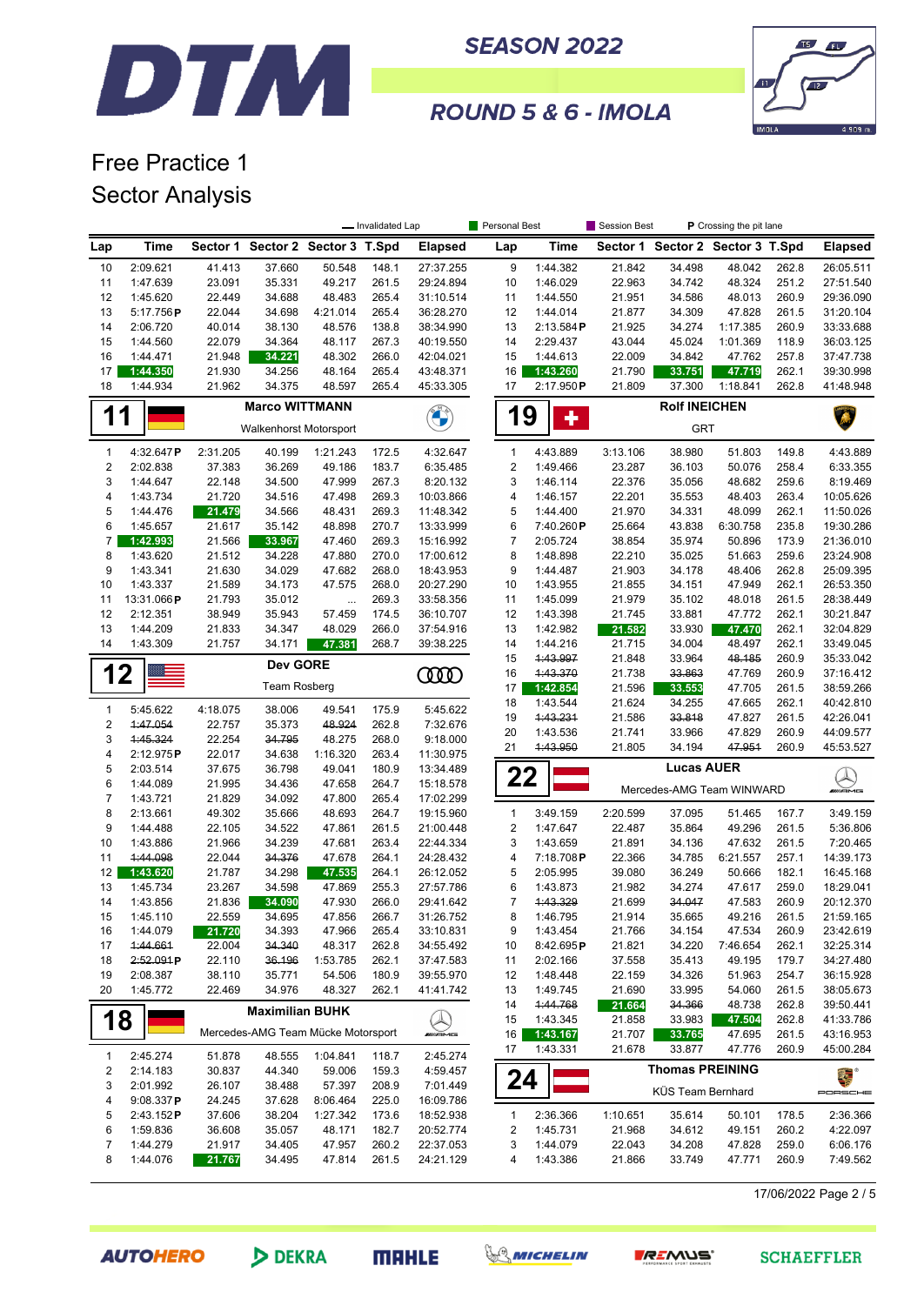



#### **ROUND 5 & 6 - IMOLA**

### Free Practice 1 Sector Analysis

|                |                      |                  |                                  |                  | - Invalidated Lap |                         | <b>Personal Best</b> |                       | Session Best<br>P Crossing the pit lane |                                  |                  |                |                          |
|----------------|----------------------|------------------|----------------------------------|------------------|-------------------|-------------------------|----------------------|-----------------------|-----------------------------------------|----------------------------------|------------------|----------------|--------------------------|
| Lap            | Time                 |                  | Sector 1 Sector 2 Sector 3 T.Spd |                  |                   | <b>Elapsed</b>          | Lap                  | Time                  |                                         | Sector 1 Sector 2 Sector 3 T.Spd |                  |                | <b>Elapsed</b>           |
| 5              | 1:47.600             | 21.571           | 37.780                           | 48.249           | 262.1             | 9:37.162                |                      |                       |                                         | <b>Sheldon VAN DER LINDE</b>     |                  |                |                          |
| 6              | 1:42.947             | 21.661           | 33.731                           | 47.555           | 260.9             | 11:20.109               | 31                   | $\geqslant$           |                                         |                                  |                  |                |                          |
| 7              | 1:42.801             | 21.621           | 33.692                           | 47.488           | 261.5             | 13:02.910               |                      |                       |                                         | Schubert Motorsport              |                  |                |                          |
| 8              | 1:58.958P            | 21.544           | 33.743                           | 1:03.671         | 262.8             | 15:01.868               | $\mathbf{1}$         | 2:33.949              | 1:03.726                                | 38.695                           | 51.528           | 158.1          | 2:33.949                 |
| 9              | 5:23.822             | 4:01.735         | 34.001                           | 48.086           | 185.2             | 20:25.690               | $\sqrt{2}$           | 1:49.793              | 22.350                                  | 35.056                           | 52.387           | 262.8          | 4:23.742                 |
| 10             | 1:43.389             | 21.675           | 33.644                           | 48.070           | 259.6             | 22:09.079               | 3                    | 1:44.766              | 21.732                                  | 34.908                           | 48.126           | 267.3          | 6:08.508                 |
| 11<br>12       | 1:42.929<br>1:42.276 | 21.783<br>21.426 | 33.702<br>33.626                 | 47.444<br>47.224 | 260.9<br>262.1    | 23:52.008<br>25:34.284  | 4                    | 1:43.564              | 21.539                                  | 34.080                           | 47.945           | 268.7          | 7:52.072                 |
| 13             | 1:42.617             | 21.534           | 33.631                           | 47.452           | 261.5             | 27:16.901               | 5                    | 1:43.697              | 21.588                                  | 34.165                           | 47.944           | 269.3          | 9:35.769                 |
| 14             | 1:59.760P            | 21.811           | 33.933                           | 1:04.016         | 260.9             | 29:16.661               | 6                    | 7:24.098P             | 21.693                                  | 34.131                           | 6:28.274         | 268.0          | 16:59.867                |
| 15             | 4:41.866             | 3:12.204         | 39.029                           | 50.633           | 184.3             | 33:58.527               | $\overline{7}$       | 2:01.581              | 38.029                                  | 35.002                           | 48.550           | 180.9          | 19:01.448                |
| 16             | 1:42.954             | 21.747           | 33.854                           | 47.353           | 257.8             | 35:41.481               | 8                    | 1:44.332              | 22.264                                  | 34.093                           | 47.975           | 264.1          | 20:45.780                |
| 17             | 1:42.637             | 21.516           | 33.322                           | 47.799           | 259.6             | 37:24.118               | 9                    | 1:49.262              | 21.803                                  | 34.118                           | 53.341           | 266.7          | 22:35.042                |
| 18             | 1:42.434             | 21.491           | 33.391                           | 47.552           | 262.8             | 39:06.552               | 10                   | 1:43.207              | 21.697                                  | 33.996                           | 47.514<br>47.588 | 267.3<br>267.3 | 24:18.249                |
| 19             | 1:48.684             | 21.452           | 38.958                           | 48.274           | 261.5             | 40:55.236               | 11<br>12             | 1:43.113<br>9:58.858P | 21.653<br>23.311                        | 33.872<br>34.483                 | 9:01.064         | 239.5          | 26:01.362<br>36:00.220   |
| 20             | 1:42.251             | 21.501           | 33.542                           | 47.208           | 260.9             | 42:37.487               | 13                   | 1:58.262              | 36.027                                  | 34.229                           | 48.006           | 186.2          | 37:58.482                |
| 21             | 1:57.606             | 23.411           | 38.877                           | 55.318           | 262.1             | 44:35.093               | 14                   | 1:43.939              | 21.631                                  | 34.001                           | 48.307           | 268.0          | 39:42.421                |
| 22             | 2:04.517P            | 23.038           | 34.832                           | 1:06.647         | 261.5             | 46:39.610               | 15                   | 1:43.413              | 21.641                                  | 34.024                           | 47.748           | 268.0          | 41:25.834                |
|                |                      |                  | <b>Philipp ENG</b>               |                  |                   |                         | 16                   | 1:43.342              | 21.699                                  | 33.943                           | 47.700           | 268.7          | 43:09.176                |
| 25             |                      |                  | Schubert Motorsport              |                  |                   | <b>CALL OF THE CALL</b> | 17                   | 1:43.565              | 21.871                                  | 34.068                           | 47.626           | 268.0          | 44:52.741                |
| 1              | 6:09.219P            | 2:25.721         |                                  | 3:05.880         |                   | 6:09.219                |                      |                       |                                         | René RAST                        |                  |                |                          |
| $\overline{2}$ | 2:01.177             | 37.752           | 37.618<br>34.933                 | 48.492           | 173.6<br>141.4    | 8:10.396                | 33                   |                       |                                         | Team ABT                         |                  |                | ŒŒ                       |
| 3              | 1:44.291             | 22.022           | 34.338                           | 47.931           | 267.3             | 9:54.687                |                      |                       |                                         |                                  |                  |                |                          |
| 4              | 1:43.558             | 21.597           | 34.031                           | 47.930           | 268.0             | 11:38.245               | $\mathbf{1}$         | 2:04.499              | 38.196                                  | 36.567                           | 49.736           | 179.1          | 2:04.499                 |
| 5              | 1:43.345             | 21.803           | 34.035                           | 47.507           | 266.0             | 13:21.590               | $\mathbf 2$          | 1:48.743              | 22.761                                  | 36.269                           | 49.713           | 260.2          | 3:53.242                 |
| 6              | 1:43.216             | 21.559           | 33.858                           | 47.799           | 267.3             | 15:04.806               | 3                    | 1:47.456              | 22.513                                  | 34.912                           | 50.031           | 259.0          | 5:40.698                 |
| 7              | 1:43.324             | 21.542           | 34.235                           | 47.547           | 268.0             | 16:48.130               | 4                    | 1:44.176              | 21.691                                  | 34.212                           | 48.273           | 266.0          | 7:24.874                 |
| 8              | 6:02.472P            | 21.543           | 34.210                           | 5:06.719         | 267.3             | 22:50.602               | 5<br>6               | 1:42.835<br>1:42.776  | 21.755<br>21.598                        | 33.742<br>33.796                 | 47.338<br>47.382 | 264.7<br>264.1 | 9:07.709<br>10:50.485    |
| 9              | 2:02.825             | 38.542           | 35.279                           | 49.004           | 180.6             | 24:53.427               | $\overline{7}$       | 7:06.606P             | 21.601                                  | 33.799                           | 6:11.206         | 263.4          | 17:57.091                |
| 10             | 1:43.372             | 21.896           | 33.905                           | 47.571           | 265.4             | 26:36.799               | 8                    | 1:59.732              | 36.836                                  | 34.751                           | 48.145           | 182.1          | 19:56.823                |
| 11             | 1:42.435             | 21.533           | 33.807                           | 47.095           | 268.7             | 28:19.234               | 9                    | 1:42.159              | 21.562                                  | 33.431                           | 47.166           | 260.2          | 21:38.982                |
| 12             | 1:42.501             | 21.582           | 33.867                           | 47.052           | 269.3             | 30:01.735               | 10                   | 1:44.886              | 21.532                                  | 33.522                           | 49.832           | 262.1          | 23:23.868                |
| 13             | 1:42.652             | 21.600           | 33.880                           | 47.172           | 268.7             | 31:44.387               | 11                   | 1:42.089              | 21.481                                  | 33.376                           | 47.232           | 263.4          | 25:05.957                |
| 14             | 1:42.640             | 21.545           | 33.815                           | 47.280           | 267.3             | 33:27.027               | 12                   | 8:58.426P             | 21.445                                  | 35.475                           | 8:01.506         | 265.4          | 34:04.383                |
| 15<br>16       | 8:55.887P            | 21.789           | 34.235                           | 7:59.863         | 264.1             | 42:22.914               | 13                   | 2:14.924              | 40.225                                  | 35.751                           | 58.948           | 174.8          | 36:19.307                |
| 17             | 2:01.140<br>1:42.598 | 38.584<br>21.757 | 34.676<br>33.769                 | 47.880<br>47.072 | 183.7<br>266.0    | 44:24.054<br>46:06.652  | 14                   | 1:43.400              | 21.611                                  | 33.464                           | 48.325           | 262.1          | 38:02.707                |
|                |                      |                  | <b>David SCHUMACHER</b>          |                  |                   |                         | 15                   | 1:44.574              | 22.997                                  | 34.650                           | 46.927           | 264.1          | 39:47.281                |
| 27             |                      |                  |                                  |                  |                   |                         | 36                   |                       |                                         | <b>Arjun MAINI</b>               |                  |                |                          |
|                |                      |                  | Mercedes-AMG Team WINWARD        |                  |                   | <b><i>INNE</i></b>      |                      | $^{\circ}$            |                                         | Mercedes-AMG Team HRT            |                  |                | $\bigotimes_{m\equiv m}$ |
| 1              | 4:05.940             | 2:32.557         | 40.379                           | 53.004           | 168.0             | 4:05.940                | $\mathbf{1}$         | 3:52.569              | 2:22.195                                | 37.942                           | 52.432           | 149.4          | 3:52.569                 |
| 2              | 1:50.888             | 22.292           | 35.255                           | 53.341           | 256.5             | 5:56.828                | $\overline{2}$       | 1:47.144              | 22.563                                  | 35.087                           | 49.494           | 256.5          | 5:39.713                 |
| 3              | 1:44.871             | 21.925           | 34.675                           | 48.271           | 259.6             | 7:41.699                | 3                    | 1:45.892              | 21.994                                  | 34.419                           | 49.479           | 259.0          | 7:25.605                 |
| 4              | 1:44.894             | 21.959           | 34.662                           | 48.273           | 257.8             | 9:26.593                | 4                    | 2:02.489P             | 22.708                                  | 34.530                           | 1:05.251         | 259.6          | 9:28.094                 |
| 5              | 3:47.030P            | 22.004           | 34.488                           | 2:50.538         | 258.4             | 13:13.623               | 5                    | 2:23.990P             | 45.224                                  | 34.640                           | 1:04.126         | 159.3          | 11:52.084                |
| 6              | 2:08.987             | 37.816           | 41.707                           | 49.464           | 183.4             | 15:22.610               | 6                    | 3:56.944              | 2:34.949                                | 34.168                           | 47.827           | 183.7          | 15:49.028                |
| 7<br>8         | 1:44.319             | 21.878           | 34.056                           | 48.385<br>48.281 | 261.5             | 17:06.929               | $\boldsymbol{7}$     | 1:43.309              | 21.854                                  | 33.984                           | 47.471           | 258.4          | 17:32.337                |
| 9              | 1:45.481<br>1:43.811 | 22.565<br>21.790 | 34.635<br>34.198                 | 47.823           | 259.6<br>259.6    | 18:52.410<br>20:36.221  | 8                    | 1:48.527              | 22.047                                  | 34.115                           | 52.365           | 258.4          | 19:20.864                |
| 10             | 1:44.302             | 21.936           | 34.199                           | 48.167           | 257.8             | 22:20.523               | 9                    | 1:59.677P             | 21.876                                  | 34.017                           | 1:03.784         | 258.4          | 21:20.541                |
| 11             | 1:59.536             | 21.915           | 40.302                           | 57.319           | 259.0             | 24:20.059               | 10                   | 6:43.710              | 5:12.510                                | 40.334                           | 50.866           | 173.9          | 28:04.251                |
| 12             | 1:44.288             | 22.001           | 34.274                           | 48.013           | 259.6             | 26:04.347               | 11                   | 1:45.744              | 22.646                                  | 35.362                           | 47.736           | 256.5          | 29:49.995                |
| 13             | 5:10.607 $P$         | 22.860           | 35.345                           | 4:12.402         | 260.9             | 31:14.954               | 12                   | 1:43.283              | 21.890                                  | 33.859                           | 47.534           | 259.0          | 31:33.278                |
| 14             | 2:11.963             | 41.176           | 38.659                           | 52.128           | 170.9             | 33:26.917               | 13                   | 1:46.318              | 21.894                                  | 35.024                           | 49.400           | 259.0          | 33:19.596                |
| 15             | 1:53.350             | 24.963           | 38.914                           | 49.473           | 213.9             | 35:20.267               | 14                   | 1:43.296              | 21.832                                  | 33.969                           | 47.495           | 258.4          | 35:02.892                |
| 16             | 1:43.734             | 21.857           | 33.829                           | 48.048           | 257.8             | 37:04.001               | 15<br>16             | 1:45.758<br>1:43.039  | 21.859                                  | 34.065<br>33.957                 | 49.834<br>47.392 | 259.6<br>259.0 | 36:48.650                |
| 17             | 1:42.908             | 21.576           | 33.821                           | 47.511           | 260.2             | 38:46.909               | 17                   | 1:42.641              | 21.690<br>21.674                        | 33.666                           | 47.301           | 261.5          | 38:31.689<br>40:14.330   |
| 18             | 2:10.570P            | 21.731           | 34.277                           | 1:14.562         | 260.2             | 40:57.479               | 18                   | 1:53.217              | 21.684                                  | 37.026                           | 54.507           | 260.9          | 42:07.547                |
| 19             | 2:31.857P            | 36.702           | 38.627                           | 1:16.528         | 184.6             | 43:29.336               | 19                   | 1:43.412              | 21.611                                  | 33.697                           | 48.104           | 260.2          | 43:50.959                |

17/06/2022 Page 3 / 5

**AUTOHERO** 





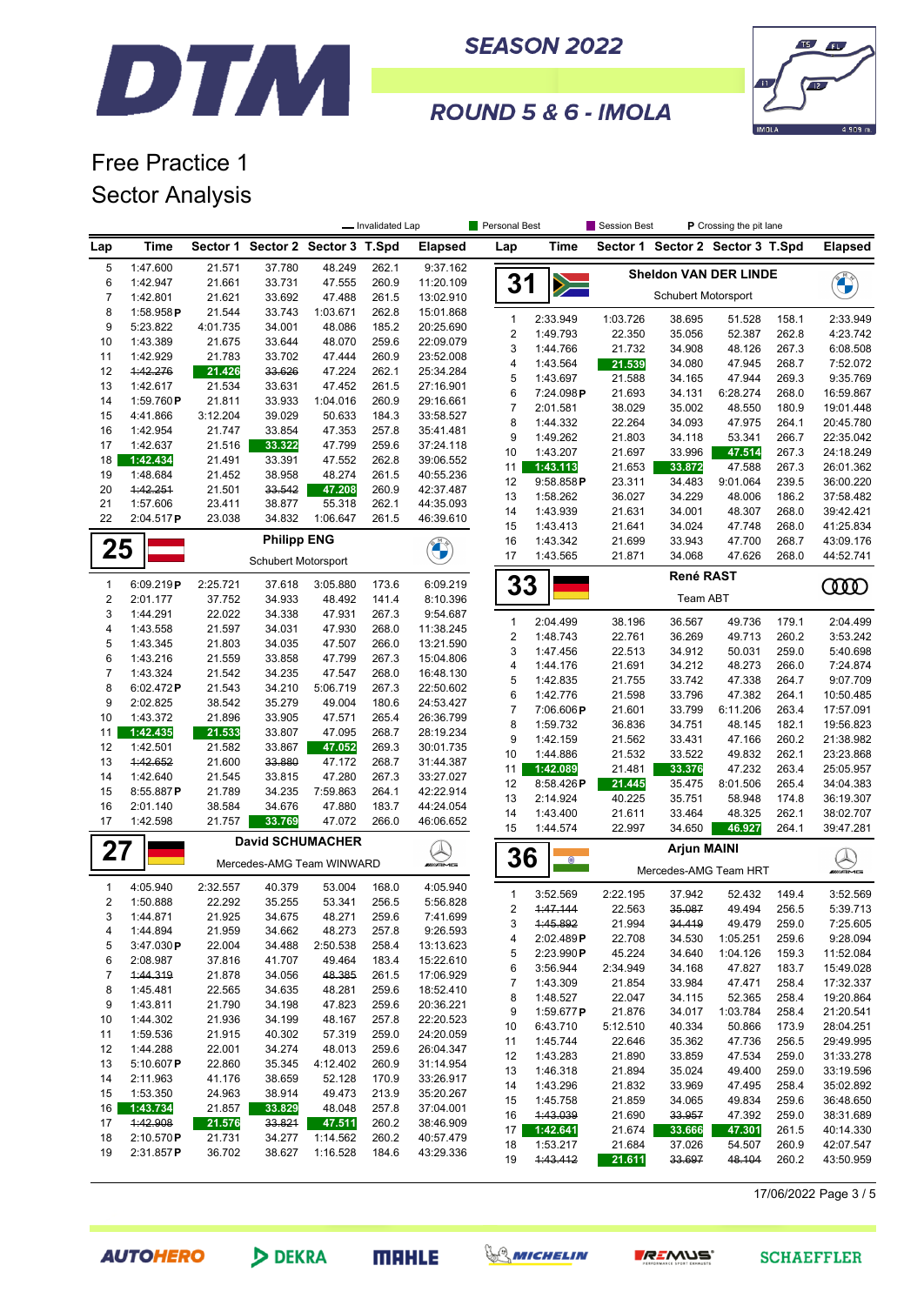



ROUND 5 & 6 - IMOLA

# Free Practice 1 Sector Analysis

|                         |                        |                    |                                     |                         | - Invalidated Lap |                        | Personal Best       |                        | <b>Session Best</b> |                                  | P Crossing the pit lane |                |                        |
|-------------------------|------------------------|--------------------|-------------------------------------|-------------------------|-------------------|------------------------|---------------------|------------------------|---------------------|----------------------------------|-------------------------|----------------|------------------------|
| Lap                     | Time                   | Sector 1           |                                     | Sector 2 Sector 3 T.Spd |                   | <b>Elapsed</b>         | Lap                 | <b>Time</b>            |                     | Sector 1 Sector 2 Sector 3 T.Spd |                         |                | <b>Elapsed</b>         |
| 20                      | 1:43.990               | 22.150             | 34.070                              | 47.770                  | 260.9             | 45:34.949              | 15                  | 2:09.850P              | 21.381              | 33.393                           | 1:15.076                | 266.0          | 40:22.267              |
|                         | W<br>≫K                |                    | <b>Nick CASSIDY</b>                 |                         |                   |                        |                     |                        |                     | <b>Mikael GRENIER</b>            |                         |                |                        |
| 37                      |                        |                    | AlphaTauri AF Corse                 |                         |                   | $\frac{1}{2}$          | 55                  | $\big  \cdot \big $    |                     | Mercedes-AMG Team GruppeM Racing |                         |                | <i>ewi</i> ams         |
|                         |                        |                    |                                     |                         |                   |                        |                     |                        |                     |                                  |                         |                |                        |
| 1<br>2                  | 2:20.655               | 50.068             | 38.417                              | 52.170                  | 137.4             | 2:20.655               | $\mathbf{1}$        | 2:23.464               | 55.828              | 37.538                           | 50.098                  | 174.8          | 2:23.464               |
| 3                       | 2:08.014P<br>2:43.745P | 22.925<br>1:02.569 | 36.220<br>36.131                    | 1:08.869<br>1:05.045    | 258.4<br>185.6    | 4:28.669<br>7:12.414   | $\sqrt{2}$<br>3     | 2:13.877P<br>2:04.434  | 22.158<br>38.706    | 34.671<br>35.499                 | 1:17.048<br>50.229      | 262.8<br>184.6 | 4:37.341<br>6:41.775   |
| 4                       | 2:16.514               | 48.948             | 37.899                              | 49.667                  | 183.4             | 9:28.928               | 4                   | 1:43.404               | 21.748              | 34.121                           | 47.535                  | 262.1          | 8:25.179               |
| 5                       | 1:45.755               | 22.071             | 34.624                              | 49.060                  | 262.1             | 11:14.683              | 5                   | 1:42.757               | 21.564              | 33.763                           | 47.430                  | 264.7          | 10:07.936              |
| 6                       | 1:46.319               | 21.891             | 34.141                              | 50.287                  | 262.8             | 13:01.002              | 6                   | 1:48.400               | 23.559              | 34.810                           | 50.031                  | 263.4          | 11:56.336              |
| $\overline{7}$          | 1:45.840               | 21.978             | 34.314                              | 49.548                  | 262.8             | 14:46.842              | $\overline{7}$      | 1:42.650               | 21.544              | 33.718                           | 47.388                  | 263.4          | 13:38.986              |
| 8                       | 1:44.983               | 21.963             | 34.452                              | 48.568                  | 262.8             | 16:31.825              | 8                   | 4:53.828P              | 22.096              | 34.682                           | 3:57.050                | 264.7          | 18:32.814              |
| 9                       | 1:44.597               | 21.852             | 34.251                              | 48.494                  | 262.8             | 18:16.422              | 9                   | 2:00.691               | 37.329              | 34.550                           | 48.812                  | 182.1          | 20:33.505              |
| 10                      | 1:45.152               | 22.042             | 34.389                              | 48.721                  | 261.5             | 20:01.574              | 10                  | 1:43.008               | 21.721              | 33.878                           | 47.409                  | 259.6          | 22:16.513              |
| 11                      | 1:44.483               | 22.019             | 34.254                              | 48.210                  | 261.5             | 21:46.057              | 11                  | 1:42.713               | 21.647              | 33.806                           | 47.260                  | 262.8          | 23:59.226              |
| 12                      | 3:04.236P              | 21.911             | 34.245                              | 2:08.080                | 262.1             | 24:50.293              | 12                  | 1:42.909               | 21.711              | 33.854                           | 47.344                  | 265.4          | 25:42.135              |
| 13                      | 5:18.001               | 3:53.948           | 34.927                              | 49.126                  | 183.1             | 30:08.294              | 13                  | 8:09.770P              | 21.689              | 34.379                           | 7:13.702                | 264.7          | 33:51.905              |
| 14                      | 2:11.828P              | 21.956             | 34.162                              | 1:15.710                | 262.8             | 32:20.122              | 14                  | 2:04.580               | 38.088              | 35.166                           | 51.326                  | 139.9          | 35:56.485              |
| 15                      | 4:17.086               | 2:41.927           | 45.321                              | 49.838                  | 168.5             | 36:37.208              | 15                  | 1:45.557<br>1:42.000   | 21.856              | 33.679                           | 50.022                  | 259.6          | 37:42.042              |
| 16<br>17                | 1:44.423<br>1:43.421   | 21.933<br>21.730   | 34.199<br>33.864                    | 48.291<br>47.827        | 259.6<br>262.1    | 38:21.631<br>40:05.052 | 16<br>17            | 1:43.041               | 21.488<br>21.589    | 33.393<br>33.672                 | 47.119<br>47.780        | 266.0<br>264.7 | 39:24.042<br>41:07.083 |
| 18                      | 1:47.178               | 21.605             | 33.865                              | 51.708                  | 262.8             | 41:52.230              | 18                  | 1:42.447               | 21.516              | 33.603                           | 47.328                  | 262.8          | 42:49.530              |
| 19                      | 1:43.281               | 21.668             | 33.924                              | 47.689                  | 263.4             | 43:35.511              | 19                  | 1:42.395               | 21.491              | 33.604                           | 47.300                  | 262.8          | 44:31.925              |
| 20                      | 4:43.129               | 21.760             | 33.862                              | 47.507                  | 263.4             | 45:18.640              |                     |                        |                     |                                  |                         |                |                        |
|                         |                        |                    |                                     |                         |                   |                        | 63                  |                        |                     | <b>Mirko BORTOLOTTI</b>          |                         |                | $\sqrt{2}$             |
|                         | 50                     |                    | <b>Timo GLOCK</b><br>Ceccato Racing |                         |                   | <b>CALL</b>            |                     |                        |                     | <b>GRT</b>                       |                         |                |                        |
|                         |                        |                    |                                     |                         |                   |                        | $\mathbf{1}$        | 5:13.887               | 3:42.472            | 38.839                           | 52.576                  | 118.3          | 5:13.887               |
| 1                       | 8:31.404               | 6:58.141           | 40.409                              | 52.854                  | 174.8             | 8:31.404               | $\sqrt{2}$          | 1:44.506               | 22.076              | 34.347                           | 48.083                  | 260.9          | 6:58.393               |
| $\overline{2}$          | 1:46.558               | 22.607             | 34.935                              | 49.016                  | 261.5             | 10:17.962              | 3                   | 1:42.884               | 21.670              | 33.816                           | 47.398                  | 262.1          | 8:41.277               |
| 3                       | 1:43.662               | 22.031             | 33.667                              | 47.964                  | 263.4             | 12:01.624              | 4                   | 1:42.828               | 21.718              | 33.800                           | 47.310                  | 263.4          | 10:24.105              |
| 4                       | 1:42.601               | 21.335             | 33.733                              | 47.533                  | 268.7             | 13:44.225              | 5                   | 1:42.408               | 21.584              | 33.607                           | 47.217                  | 262.8          | 12:06.513              |
| 5                       | 1:42.152               | 21.347             | 33.492                              | 47.313                  | 269.3             | 15:26.377              | 6                   | 7:22.277P              | 21.593              | 33.768                           | 6:26.916                | 263.4          | 19:28.790              |
| 6<br>$\overline{7}$     | 6:06.107P<br>2:06.240  | 21.272             | 33.586<br>35.955                    | 5:11.249<br>48.164      | 268.7<br>120.9    | 21:32.484              | $\overline{7}$<br>8 | 2:05.064<br>1:47.690   | 38.711              | 36.764                           | 49.589<br>51.451        | 173.4<br>260.9 | 21:33.854              |
| 8                       | 1:42.794               | 42.121<br>21.591   | 33.701                              | 47.502                  | 266.0             | 23:38.724<br>25:21.518 | 9                   | 1:44.028               | 22.040<br>21.488    | 34.199<br>33.294                 | 49.246                  | 262.8          | 23:21.544<br>25:05.572 |
| 9                       | 1:42.624               | 21.332             | 33.684                              | 47.608                  | 268.0             | 27:04.142              | 10                  | 1:41.566               | 21.413              | 33.296                           | 46.857                  | 264.1          | 26:47.138              |
| 10                      | 7:18.689P              | 21.415             | 34.016                              | 6:23.258                | 268.0             | 34:22.831              | 11                  | 1:41.804               | 21.417              | 33.262                           | 47.125                  | 266.0          | 28:28.942              |
| 11                      | 2:02.998               | 38.707             | 35.617                              | 48.674                  | 172.5             | 36:25.829              | 12                  | 7:36.420P              | 21.451              | 33.331                           | 6:41.638                | 264.1          | 36:05.362              |
| 12                      | 1:43.821               | 21.715             | 33.840                              | 48.266                  | 266.0             | 38:09.650              | 13                  | 2:03.190               | 37.573              | 35.137                           | 50.480                  | 148.1          | 38:08.552              |
| 13                      | 1:42.682               | 21.410             | 33.758                              | 47.514                  | 269.3             | 39:52.332              | 14                  | 1:42.567               | 21.507              | 33.672                           | 47.388                  | 262.8          | 39:51.119              |
| 14                      | 1:42.827               | 21.477             | 33.733                              | 47.617                  | 271.4             | 41:35.159              |                     |                        |                     | <b>Marius ZUG</b>                |                         |                |                        |
| 15                      | 1:42.868               | 21.564             | 33.697                              | 47.607                  | 269.3             | 43:18.027              | 66                  |                        |                     |                                  |                         |                | <b>COOD</b>            |
| 16                      | 1:42.604               | 21.340             | 33.686                              | 47.578                  | 270.0             | 45:00.631              |                     |                        |                     | Attempto Racing                  |                         |                |                        |
|                         |                        |                    | <b>Nico MÜLLER</b>                  |                         |                   |                        | 1                   | 4:03.599               | 2:25.841            | 41.579                           | 56.179                  | 172.0          | 4:03.599               |
| 51                      | ٠                      |                    | Team Rosberg                        |                         |                   | ഝ                      | $\sqrt{2}$          | 1:46.960               | 22.751              | 35.250                           | 48.959                  | 258.4          | 5:50.559               |
|                         |                        |                    |                                     |                         |                   |                        | 3                   | 1:45.864               | 22.123              | 34.422                           | 49.319                  | 263.4          | 7:36.423               |
| 1                       | 3:53.138               | 2:22.989           | 38.443                              | 51.706                  | 161.0             | 3:53.138               | 4                   | 1:44.679               | 21.965              | 34.271                           | 48.443                  | 264.7          | 9:21.102               |
| $\overline{\mathbf{c}}$ | 1:50.334               | 22.361             | 36.585                              | 51.388                  | 264.7             | 5:43.472               | 5                   | 1:48.842               | 22.050              | 34.987                           | 51.805                  | 265.4          | 11:09.944              |
| 3                       | 1:44.818               | 22.120             | 33.923                              | 48.775                  | 266.0             | 7:28.290               | 6                   | 1:44.285               | 22.001              | 34.309                           | 47.975                  | 262.8          | 12:54.229              |
| 4                       | 1:42.570               | 21.478             | 33.646                              | 47.446                  | 266.0             | 9:10.860               | 7                   | 1:43.664               | 21.983              | 33.964                           | 47.717                  | 265.4          | 14:37.893              |
| 5<br>6                  | 1:42.214<br>1:41.836   | 21.511<br>21.497   | 33.481<br>33.327                    | 47.222<br>47.012        | 266.0<br>264.1    | 10:53.074<br>12:34.910 | 8<br>9              | 11:07.882P<br>2:07.656 | 21.936<br>40.291    | 34.158<br>38.095                 | $\cdots$<br>49.270      | 262.8<br>177.9 | 25:45.775<br>27:53.431 |
| 7                       | 13:13.544P             | 21.552             | 33.714                              | $\ddotsc$               | 264.1             | 25:48.454              | 10                  | 1:44.900               | 21.838              | 34.015                           | 49.047                  | 262.1          | 29:38.331              |
| 8                       | 2:07.798               | 38.503             | 37.605                              | 51.690                  | 176.5             | 27:56.252              | 11                  | 1:42.651               | 21.834              | 33.728                           | 47.089                  | 263.4          | 31:20.982              |
| 9                       | 1:44.459               | 21.677             | 34.559                              | 48.223                  | 262.1             | 29:40.711              | 12                  | 1:53.052               | 21.600              | 34.094                           | 57.358                  | 265.4          | 33:14.034              |
| 10                      | 1:44.428               | 23.103             | 33.792                              | 47.533                  | 264.7             | 31:25.139              | 13                  | 1:43.165               | 21.810              | 33.730                           | 47.625                  | 262.8          | 34:57.199              |
| 11                      | 1:41.526               | 21.390             | 33.278                              | 46.858                  | 264.7             | 33:06.665              | 14                  | 5:53.512P              | 21.682              | 33.913                           | 4:57.917                | 264.7          | 40:50.711              |
| 12                      | 1:41.644               | 21.414             | 33.215                              | 47.015                  | 262.1             | 34:48.309              | 15                  | 2:04.155               | 40.488              | 35.410                           | 48.257                  | 171.7          | 42:54.866              |
| 13                      | 1:42.147               | 21.487             | 33.483                              | 47.177                  | 262.1             | 36:30.456              | 16                  | 1:44.021               | 21.671              | 33.839                           | 48.511                  | 260.9          | 44:38.887              |
| 14                      | 1:41.961               | 21.415             | 33.447                              | 47.099                  | 264.1             | 38:12.417              |                     | 17 1:42.299            | 21.648              | 33.464                           | 47.187                  | 264.1          | 46:21.186              |
|                         |                        |                    |                                     |                         |                   |                        |                     |                        |                     |                                  |                         |                |                        |

17/06/2022 Page 4 / 5

**AUTOHERO** 

DEKRA

**MRHLE**